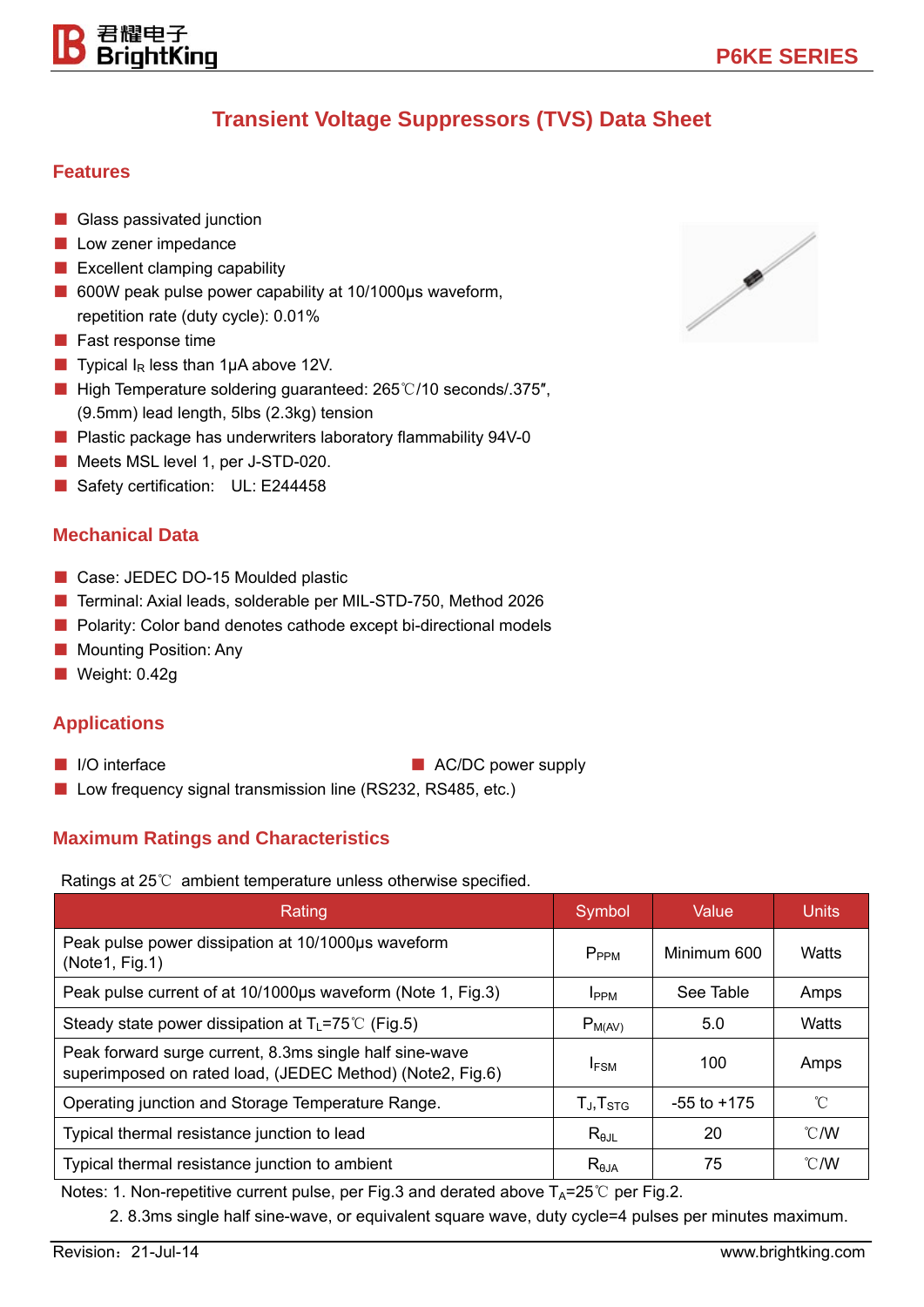# 君耀电子<br>BrightKing

## **Dimensions (DO-204AC/DO-15)**



## **Electrical Characteristics (T<sub>A</sub>=25℃)**

|                       | <b>Part Number</b>   | <b>Reverse</b><br>Stand-Off<br>Voltage | <b>Breakdown</b><br>Voltage<br>$@I_T$ | <b>Test</b><br><b>Current</b> | <b>Maximum</b><br>Clamping<br>Voltage @I <sub>PP</sub> | Peak<br><b>Pulse</b><br><b>Current</b> | <b>Reverse</b><br>Leakage<br>@V <sub>RWM</sub> |
|-----------------------|----------------------|----------------------------------------|---------------------------------------|-------------------------------|--------------------------------------------------------|----------------------------------------|------------------------------------------------|
| <b>Unidirectional</b> | <b>Bidirectional</b> | $V_{RWM}(V)$                           | $V_{BR}(V)$                           | $I_T(mA)$                     | $V_C(V)$                                               | $I_{PP}(A)$                            | $I_R(\mu A)$                                   |
| <b>P6KE6.8A</b>       | P6KE6.8CA            | 5.80                                   | $6.45 - 7.14$                         | 10                            | 10.5                                                   | 58.1                                   | 1000                                           |
| <b>P6KE7.5A</b>       | <b>P6KE7.5CA</b>     | 6.40                                   | $7.13 - 7.88$                         | 10                            | 11.3                                                   | 54.0                                   | 500                                            |
| <b>P6KE8.2A</b>       | P6KE8.2CA            | 7.02                                   | 7.79~8.61                             | 10                            | 12.1                                                   | 50.4                                   | 200                                            |
| <b>P6KE9.1A</b>       | <b>P6KE9.1CA</b>     | 7.78                                   | $8.65 - 9.55$                         | $\mathbf{1}$                  | 13.4                                                   | 45.5                                   | 50                                             |
| P6KE10A               | P6KE10CA             | 8.55                                   | $9.50 - 10.50$                        | $\mathbf{1}$                  | 14.5                                                   | 42.1                                   | 10                                             |
| P6KE11A               | P6KE11CA             | 9.40                                   | 10.50~11.60                           | $\mathbf{1}$                  | 15.6                                                   | 39.1                                   | 5                                              |
| P6KE12A               | P6KE12CA             | 10.20                                  | 11.40~12.60                           | $\mathbf{1}$                  | 16.7                                                   | 36.5                                   | 5                                              |
| P6KE13A               | P6KE13CA             | 11.10                                  | 12.40~13.70                           | $\mathbf{1}$                  | 18.2                                                   | 33.5                                   | $\mathbf{1}$                                   |
| P6KE15A               | P6KE15CA             | 12.80                                  | 14.30~15.80                           | $\mathbf{1}$                  | 21.2                                                   | 28.8                                   | $\mathbf{1}$                                   |
| P6KE16A               | P6KE16CA             | 13.60                                  | 15.20~16.80                           | $\mathbf{1}$                  | 22.5                                                   | 27.1                                   | $\mathbf{1}$                                   |
| P6KE18A               | P6KE18CA             | 15.30                                  | 17.10~18.90                           | $\mathbf{1}$                  | 25.2                                                   | 24.2                                   | $\mathbf{1}$                                   |
| P6KE20A               | P6KE20CA             | 17.10                                  | 19.00~21.00                           | $\mathbf{1}$                  | 27.7                                                   | 22.0                                   | $\mathbf{1}$                                   |
| P6KE22A               | P6KE22CA             | 18.80                                  | 20.90~23.10                           | $\mathbf{1}$                  | 30.6                                                   | 19.9                                   | $\mathbf{1}$                                   |
| P6KE24A               | P6KE24CA             | 20.50                                  | 22.80~25.20                           | $\mathbf{1}$                  | 33.2                                                   | 18.4                                   | $\mathbf{1}$                                   |
| P6KE27A               | P6KE27CA             | 23.10                                  | 25.70~28.40                           | $\mathbf{1}$                  | 37.5                                                   | 16.3                                   | 1                                              |
| P6KE30A               | P6KE30CA             | 25.60                                  | 28.50~31.50                           | $\mathbf{1}$                  | 41.4                                                   | 14.7                                   | $\mathbf{1}$                                   |
| P6KE33A               | P6KE33CA             | 28.20                                  | 31.40~34.70                           | $\mathbf{1}$                  | 45.7                                                   | 13.3                                   | $\mathbf{1}$                                   |
| P6KE36A               | P6KE36CA             | 30.80                                  | 34.20~37.80                           | $\mathbf{1}$                  | 49.9                                                   | 12.2                                   | $\mathbf{1}$                                   |
| P6KE39A               | P6KE39CA             | 33.30                                  | 37.10~41.00                           | $\mathbf{1}$                  | 53.9                                                   | 11.3                                   | $\mathbf{1}$                                   |
| P6KE43A               | P6KE43CA             | 36.80                                  | 40.90~45.20                           | $\mathbf{1}$                  | 59.3                                                   | 10.3                                   | $\mathbf{1}$                                   |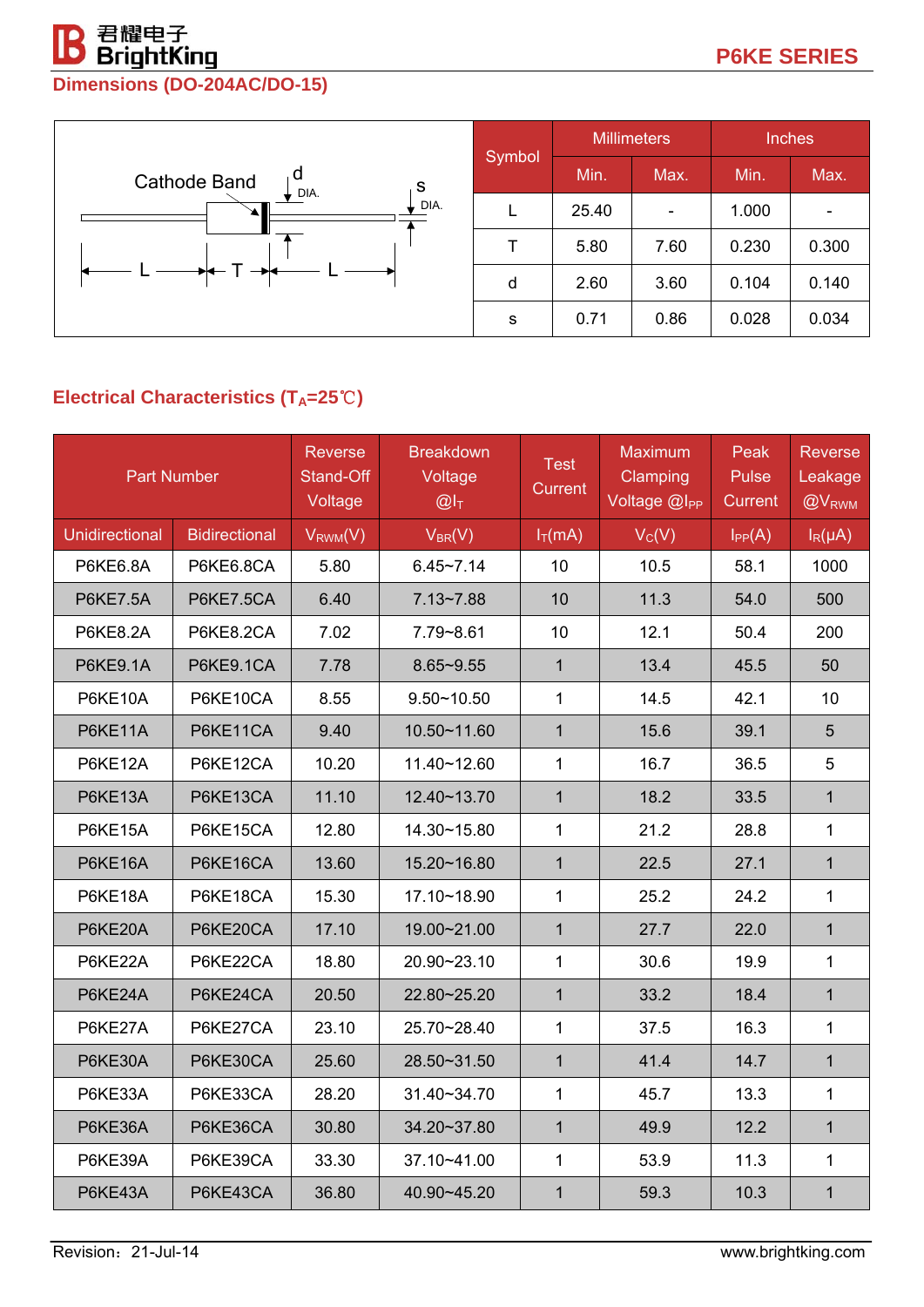# **B** 君耀电子<br>Electrical Characteristics (T<sub>A</sub>=25℃)

|                       | <b>Part Number</b>   | <b>Reverse</b><br>Stand-Off<br>Voltage | <b>Breakdown</b><br>Voltage<br>$@I_T$ | <b>Test</b><br>Current | <b>Maximum</b><br>Clamping<br>Voltage @I <sub>PP</sub> | Peak<br><b>Pulse</b><br>Current | <b>Reverse</b><br>Leakage<br>@V <sub>RWM</sub> |
|-----------------------|----------------------|----------------------------------------|---------------------------------------|------------------------|--------------------------------------------------------|---------------------------------|------------------------------------------------|
| <b>Unidirectional</b> | <b>Bidirectional</b> | $V_{RWM}(V)$                           | $V_{BR}(V)$                           | $I_T(mA)$              | $V_C(V)$                                               | $I_{PP}(A)$                     | $I_R(\mu A)$                                   |
| P6KE47A               | P6KE47CA             | 40.20                                  | 44.70~49.40                           | 1                      | 64.8                                                   | 9.4                             | 1                                              |
| P6KE51A               | P6KE51CA             | 43.60                                  | 48.50~53.60                           | $\mathbf 1$            | 70.1                                                   | 8.7                             | 1                                              |
| P6KE56A               | P6KE56CA             | 47.80                                  | 53.20~58.80                           | $\mathbf{1}$           | 77.0                                                   | 7.9                             | $\mathbf{1}$                                   |
| P6KE62A               | P6KE62CA             | 53.00                                  | 58.90~65.10                           | $\mathbf{1}$           | 85.0                                                   | 7.2                             | 1                                              |
| P6KE68A               | P6KE68CA             | 58.10                                  | 64.60~71.40                           | $\mathbf{1}$           | 92.0                                                   | 6.6                             | 1                                              |
| P6KE75A               | P6KE75CA             | 64.10                                  | 71.30~78.80                           | $\mathbf{1}$           | 103.0                                                  | 5.9                             | $\mathbf{1}$                                   |
| P6KE82A               | P6KE82CA             | 70.10                                  | 77.90~86.10                           | $\mathbf{1}$           | 113.0                                                  | 5.4                             | 1                                              |
| P6KE91A               | P6KE91CA             | 77.80                                  | 86.50~95.50                           | $\mathbf{1}$           | 125.0                                                  | 4.9                             | 1                                              |
| <b>P6KE100A</b>       | <b>P6KE100CA</b>     | 85.50                                  | 95.00~105.00                          | $\mathbf{1}$           | 137.0                                                  | 4.5                             | 1                                              |
| <b>P6KE110A</b>       | <b>P6KE110CA</b>     | 94.00                                  | 105.00~116.00                         | $\mathbf{1}$           | 152.0                                                  | 4.0                             | $\mathbf{1}$                                   |
| <b>P6KE120A</b>       | P6KE120CA            | 102.00                                 | 114.00~126.00                         | 1                      | 165.0                                                  | 3.7                             | 1                                              |
| <b>P6KE130A</b>       | <b>P6KE130CA</b>     | 111.00                                 | 124.00~137.00                         | $\mathbf 1$            | 179.0                                                  | 3.4                             | 1                                              |
| <b>P6KE150A</b>       | <b>P6KE150CA</b>     | 128.00                                 | 143.00~158.00                         | $\mathbf 1$            | 207.0                                                  | 2.9                             | 1                                              |
| <b>P6KE160A</b>       | <b>P6KE160CA</b>     | 136.00                                 | 152.00~168.00                         | $\mathbf 1$            | 219.0                                                  | 2.8                             | 1                                              |
| <b>P6KE170A</b>       | P6KE170CA            | 145.00                                 | 162.00~179.00                         | $\mathbf{1}$           | 234.0                                                  | 2.6                             | 1                                              |
| <b>P6KE180A</b>       | <b>P6KE180CA</b>     | 154.00                                 | 171.00~189.00                         | $\mathbf{1}$           | 246.0                                                  | 2.5                             | $\mathbf{1}$                                   |
| <b>P6KE200A</b>       | P6KE200CA            | 171.00                                 | 190.00~210.00                         | 1                      | 274.0                                                  | 2.2                             | 1                                              |
| <b>P6KE220A</b>       | P6KE220CA            | 185.00                                 | 209.00~231.00                         | $\mathbf{1}$           | 328.0                                                  | 1.9                             | $\mathbf{1}$                                   |
| <b>P6KE250A</b>       | P6KE250CA            | 214.00                                 | 237.00~263.00                         | 1                      | 344.0                                                  | 1.8                             | 1                                              |
| <b>P6KE300A</b>       | P6KE300CA            | 256.00                                 | 285.00~315.00                         | $\mathbf{1}$           | 414.0                                                  | 1.5                             | $\mathbf 1$                                    |
| <b>P6KE350A</b>       | P6KE350CA            | 300.00                                 | 332.00~368.00                         | 1                      | 482.0                                                  | 1.3                             | 1                                              |
| <b>P6KE400A</b>       | P6KE400CA            | 342.00                                 | 380.00~420.00                         | $\mathbf{1}$           | 548.0                                                  | 1.1                             | $\mathbf 1$                                    |
| <b>P6KE440A</b>       | P6KE440CA            | 376.00                                 | 418.00~462.00                         | $\mathbf 1$            | 602.0                                                  | 1.04                            | 1                                              |
| <b>P6KE480A</b>       | P6KE480CA            | 408.00                                 | 456.00~504.00                         | $\mathbf{1}$           | 658.0                                                  | 0.9                             | 1                                              |
| <b>P6KE510A</b>       | P6KE510CA            | 434.00                                 | 485.00~535.00                         | $\mathbf{1}$           | 698.0                                                  | 0.9                             | 1                                              |
| <b>P6KE530A</b>       | P6KE530CA            | 450.00                                 | 503.50~556.50                         | $\mathbf{1}$           | 725.0                                                  | 0.8                             | 1                                              |
| <b>P6KE540A</b>       | P6KE540CA            | 459.00                                 | 513.00~567.00                         | 1                      | 740.0                                                  | 0.8                             | $\mathbf{1}$                                   |
| <b>P6KE550A</b>       | P6KE550CA            | 467.00                                 | 522.50~577.50                         | 1                      | 760.0                                                  | 0.8                             | 1                                              |
| <b>P6KE600A</b>       | <b>P6KE600CA</b>     | 512.00                                 | 570.00~630.00                         | $\mathbf 1$            | 828.0                                                  | 0.75                            | $\mathbf{1}$                                   |

Notes: For bidirectional type having  $V_{RWM}$  of 10V and less, the  $I_R$  limit is double.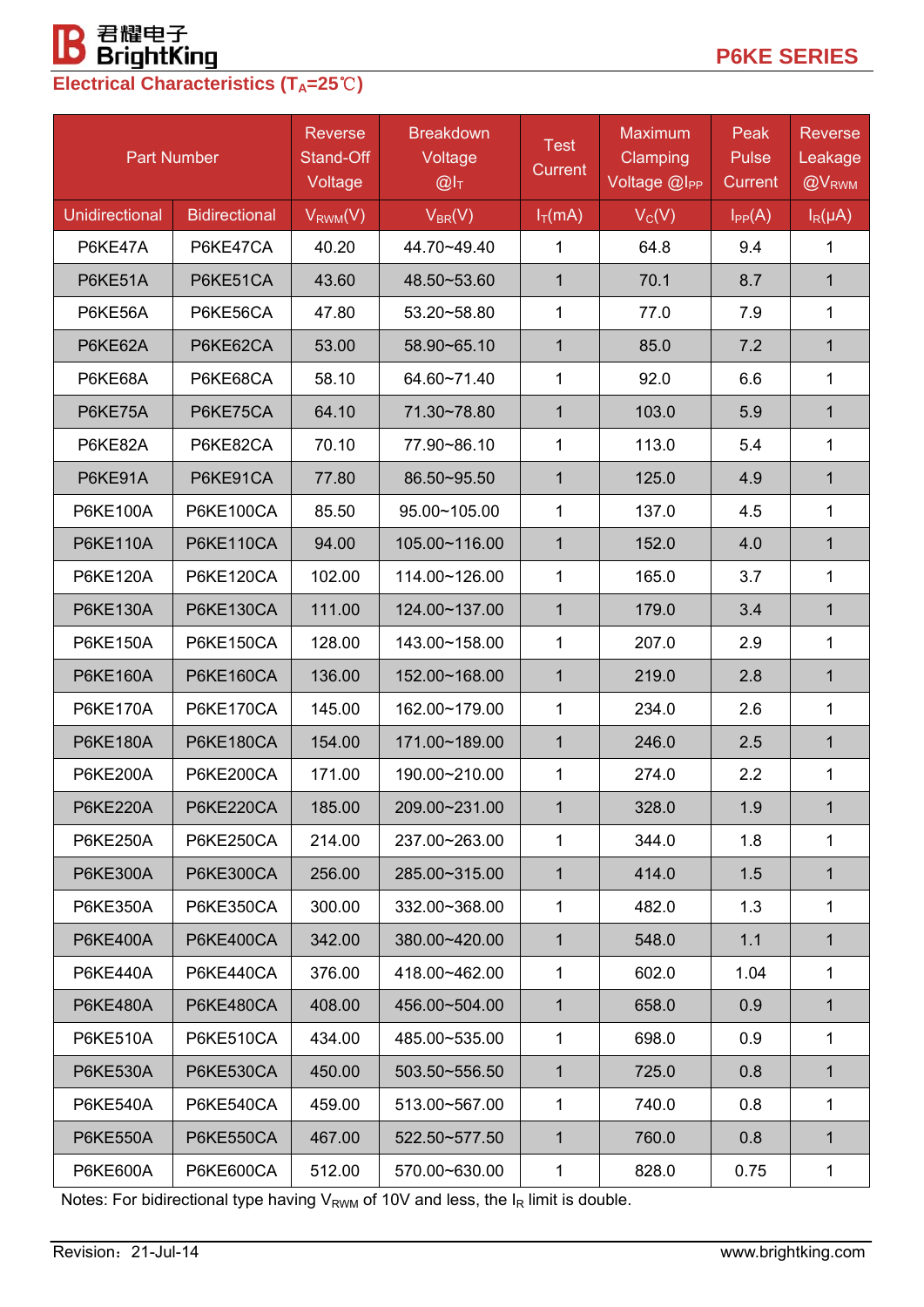## **Ratings and Characteristic Curves (T<sub>A</sub>=25<sup>°</sup>C unless otherwise noted)**

#### Figure 1. Peak Pulse Power Rating Curve 100 P<sub>PPM</sub>-Peak Pulse Power (kW) P<sub>PPM</sub> - Peak Pulse Power (kW) ▓ ₩  $10$ ₩ Ш  $\mathbf{1}$ IШ  $0.1$  $0.1$  $\overline{1}$  $10$  $100$  $1000$ 10000 t<sub>d</sub>-Pulse Width (µs)

#### Figure 3. Pulse Waveform

君耀电子 BrightKing







#### Figure 2. Pulse Derating Curve



#### Figure 4. Typical Junction Capacitance



#### Figure 6. Maximum Non-Repetitive Forward Surge Current Uni-Directional Only



Revision:21-Jul-14 www.brightking.com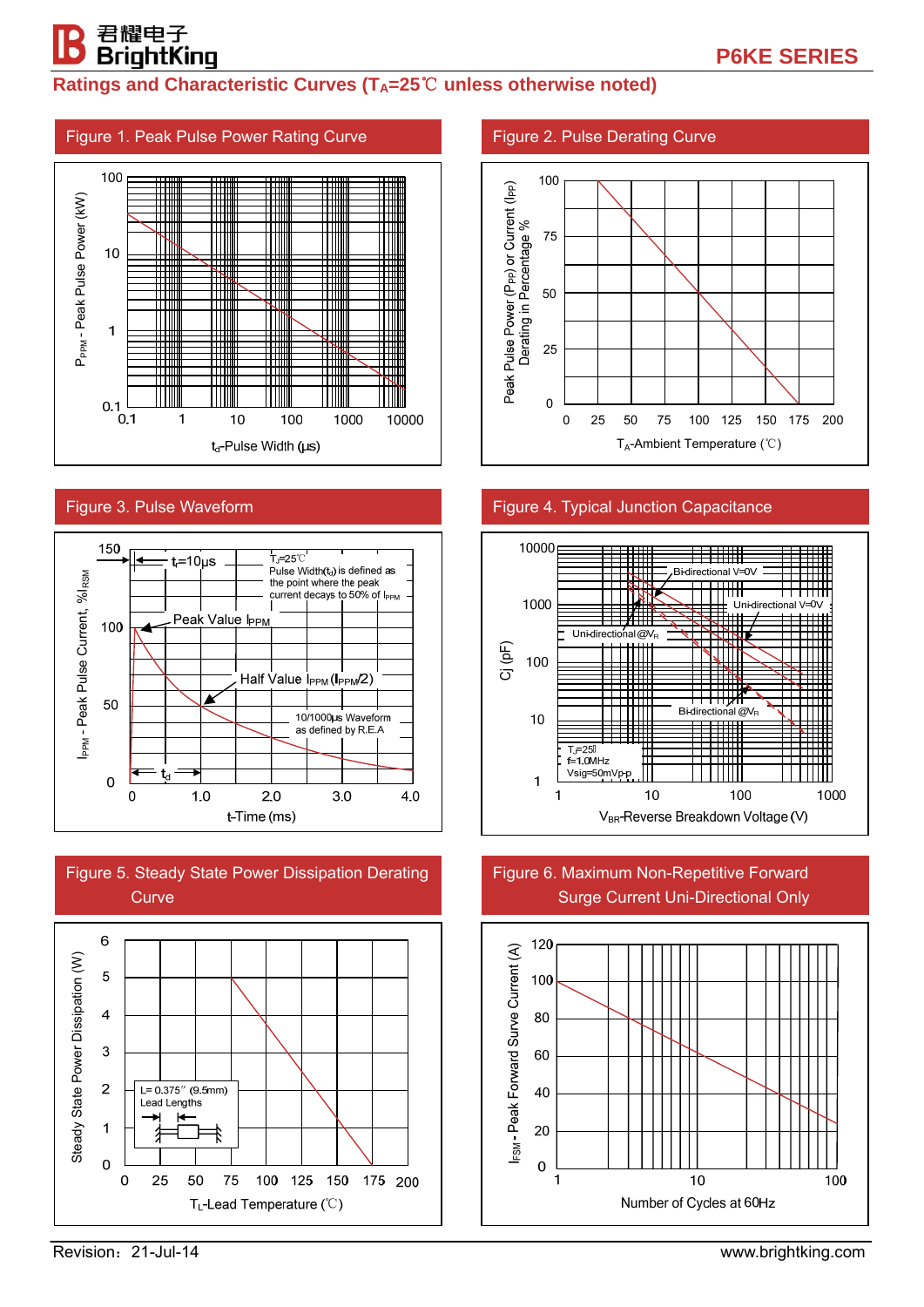## 君耀电子<br>**BrightKing**

## **Recommended Soldering Conditions**



## **Marking Code**